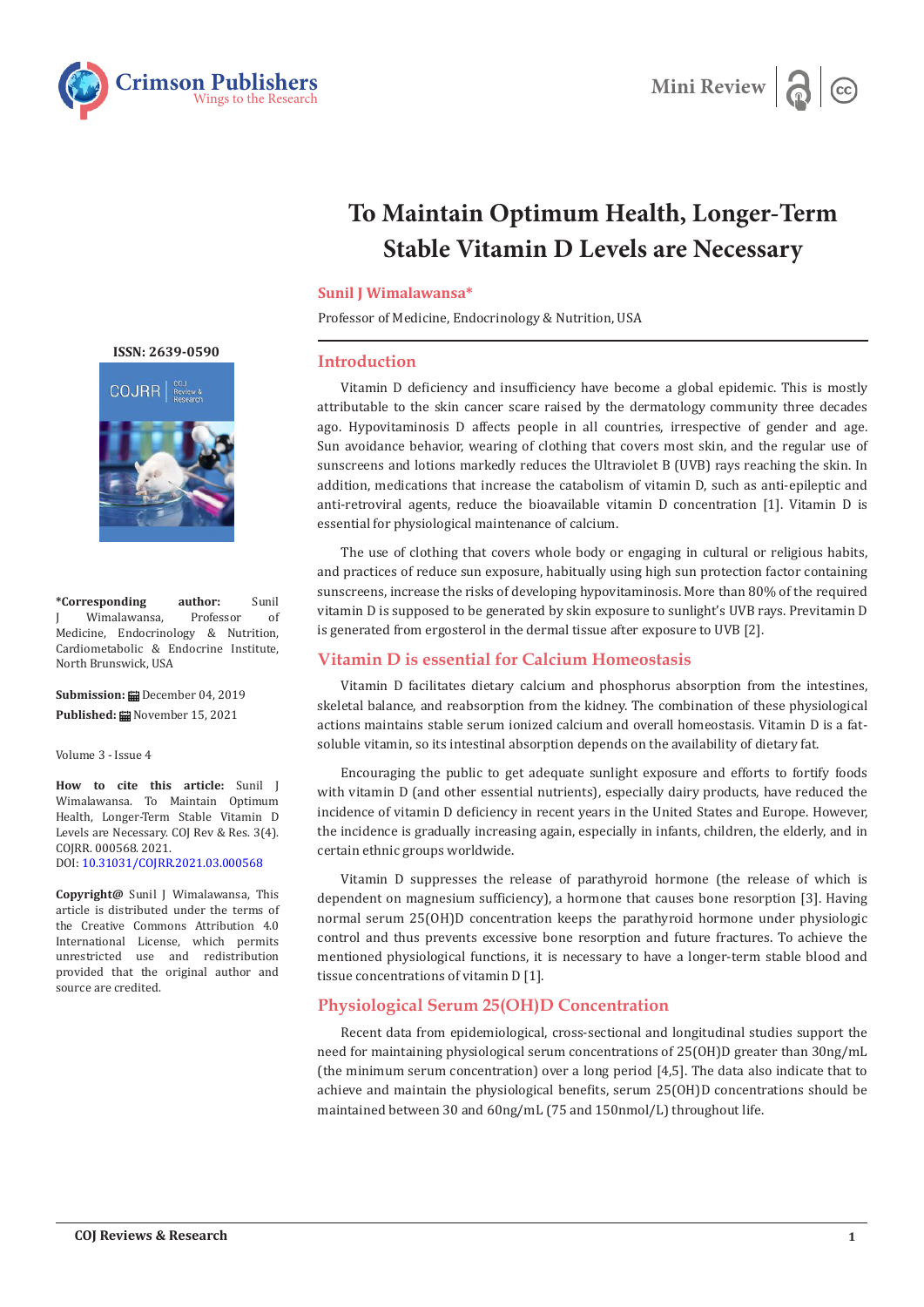Most people in industrialized countries do not get enough sun expose to generate adequate levels of vitamin D from the skin. Thus, most adults need a daily maintenance dose of between 1,000 and 2,000 IU [6]. However, people who are at risk for the development of hypovitaminosis D or have comorbidities, including certain vulnerable groups such as the obese, those with diabetes or an autoimmune disease or prone to infection, and pregnant women, may need between 4,000 and 6,000IU/day to achieve the optimal physiological effects [7,8]. Doses as great as 10,000IU/day have been reported to be safe [9]. Different modes of safe regimens and adequate replenishment of vitamin D were presented previously in a tabulated format [10,11].

# **Activated Vitamin D has no place in Vitamin D Supplementation**

Except in those with liver or kidney failure, there is no scientific reason to prescribe any form of activated vitamin D. Activated forms of vitamin D, such as derivatives of one-alpha or 25-hydroxylase activated forms, are not only expensive but also have major adverse effects. Therefore, they should never be prescribed for vitamin D supplementation.

Taking cod liver oil (and some fish oils) is not a good option for vitamin D supplementation because these oils contain too much vitamin A. Excessive vitamin A intake over a period can cause liver damage and skeletal fractures. Individuals with some conditions, especially diseases affecting the intestinal tract (such as celiac disease, Crohn's disease, and ulcerative colitis), and gastric bypass surgery or cystic fibrosis, have significant problems with intestinal absorption of vitamin D and thus are unable to maintain serum 25(OH)D levels. Such patients require much higher doses of daily, oral vitamin D supplementation.

### **Patients with Renal Failure**

Compared with those with normal renal function, patients with chronic kidney disease (CKD) have lower both, serum 25(OH)D and  $1,25(OH)<sub>2</sub>D$  concentrations. For the majority of them thus, needs supplementation of both parental vitamin D and 1α-partially or fully activated vitamin D supplements. In addition, in those with CKD, vitamin D supplements also reduce proteinuria [12] but may not prevent gradual deterioration of renal functions. In fact, patients with CKD not only need one-α activated forms of vitamin D but also normal vitamin D to reduce mortality [13]. Higher levels of serum 25(OH)D were associated with a lower risk of all-cause mortality in patients with CKD, but no conclusive evidence exists regarding serum levels of greater than 35ng/mL.

Low concentration of serum 25(OH)D, increase the serum parathyroid hormone, enhancing secondary hyperparathyroidism and bone turnover [14]. When patients with CKD are treated with both vitamin D and its one-α activated form, such as alfacalcidol (rocaltrol, paricalcitol; doxercalciferol, etc.) [15], mortality is significantly reduced [13]. Such synthetic vitamin D analogs are also indicated in hypophosphatemia and hypoparathyroidism [16]. Let's briefly look at pregnancy as one example to illustrate the importance of vitamin D sufficiency.

Maintaining appropriate physiological serum 25(OH)D levels during pregnancy would reduce the incidences and severity of several pregnancy-associated issues, including preeclampsia, cesarean deliveries, premature deliveries, hypertension during pregnancy, as well as premature delivery, small-for-gestation neonates, infant mortality, and minimize several common illnesses during early childhood. Having 25(OH)D concentrations above 40ng/mL before and during pregnancy would substantially reduce these maternal and fetal complications [17]. In addition, maintaining serum 25(OH)D concentrations is essential in the post-pregnancy period and during lactation. Moreover, maternal and neonatal vitamin D deficiency increase the risk of autism spectrum disorders and enhance the severity of neurodevelopmental disorders [18].

Vitamin D adequacy can be assessed only through the measurement of serum 25(OH)D. Recent data from epidemiological, cross-sectional, and longitudinal studies support that having physiological serum concentrations of 25(OH)D (i.e., >30ng/ mL) leads to a reduced incidence of many extra-musculoskeletal disorders, including diabetes [19-21], osteoporosis [22,23], multiple sclerosis [24], rheumatoid arthritis [25], and certain types of cancer [26-28].

## **Conclusion**

To maintenance of adequate serum 25(OH)D concentrations is necessary to generate its active hormone,  $1,25 \text{(OH)}_{2}$ D (calcitriol). In addition to renal tubular cells, activation of 25(OH)D is also occur in target tissue cells. The latter is an integral part of physiology to facilitate intended beneficial modulatory effects. These include enzymatic reactions, mitochondrial function, subduing inflammation and oxidative stress, immune protection, secretion of hormones, such as insulin and PTH, and modulating the renin– angiotensin–aldosterone and FGF23-Klotho hormone systems [29]. In addition, metabolomics and transcriptomics advances will enable generation of improved longer-term extra-skeletal outcomes with targeted vitamin D therapy.

Vitamin D metabolism and actions are influenced by many medications, environmental pollutants, and physical activities/ lifestyles, ratio of body muscle mass to fat mass; collectively, these modulate the balance between energy intake and expenditure [30]. Thus, chronic insufficiency of vitamin D tend to increase body fat mass leading to obesity, further reducing the serum 25(OH)D concentration.

Cumulative evidence supports biological associations of vitamin D adequacy with a significant risk reduction of a variety of illnesses and improved physical and mental well-being [31], and reduce all-cause mortality [32,33]. In this regard, CYP27B1 mediated target tissue production of 1,25(OH)D was neglected till recently but physiologically, is critically important. The latter function is essential for the defense against invading pathogens [34], subduing autoimmunity [35], and paracrine and autocrine functions of calcitriol are essential for full biological activity of vitamin D and optimum health.